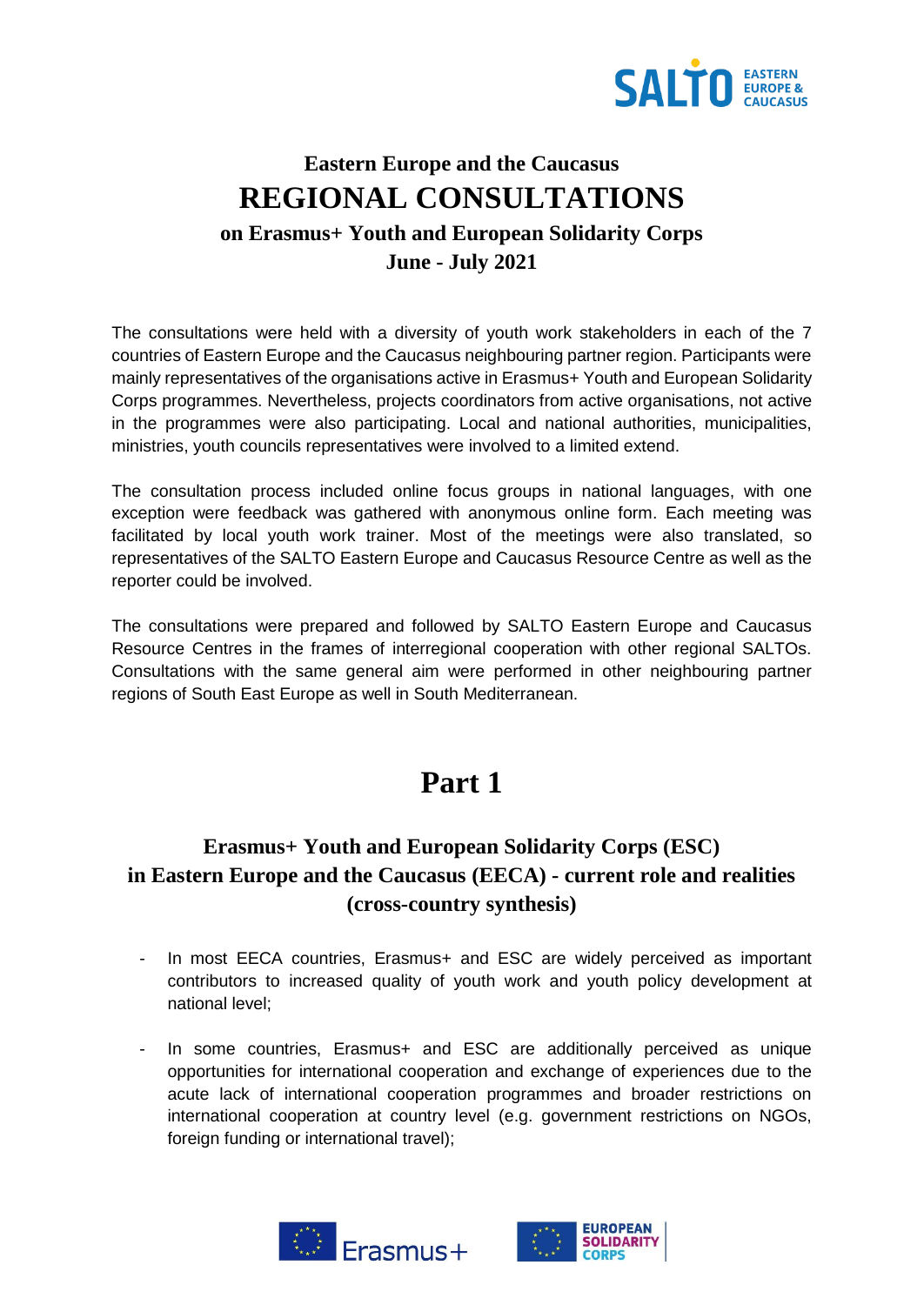

- In all EECA countries, the intercultural learning and peaceful dialogue character of Erasmus+ projects is seen as having great value and unique offering of Erasmus+
- The added value of Erasmus+ and ESC rests in its different character and profile in comparison with local and national programmes and structures - e.g in Russia, youth projects are large-scale and Erasmus+ provides a more hands-on experience, in Belarus, youth trainings are short-term and Erasmus+ provides a more long-term opportunity for youth learning;
- In all EECA countries, both Erasmus+ and ESC are considered useful and efficient tools in increasing young people's soft skills and employability and active citizenship;
- In most EECA countries, youth work is not perceived as an attractive career choice for young people and Erasmus+ and ESC provide an important motivational factor in increasing the attractiveness of the sector to future youth workers and youth policy experts;
- All existing cooperation formats are deemed useful youth exchanges and volunteering for young people, training and capacity-building for youth organisations;
- Most EECA countries indicate the absence of direct support to local organisations and projects in order to assure greater quality of youth work and youth programmes at local and national level;
- The most important features of Erasmus+ are international cooperation and mobility, flexibility in providing a range of support formats and transversal character of skills and capacities developed (e.g. soft skills, project management, financial management etc.);
- National-level restrictions make a substantial difference in Erasmus+ experiences between EECA countries - especially countries with restrictions on NGOs and foreign funding have a much more limited access to many aspects of the programme;
- Issues of diversity and inclusion in Erasmus+ and ESC participation are vital to the programmes' success in EECA - respondents from all countries of the region highlighted challenges in participation among young people with fewer opportunities and the need for greater support to widen participation to all social and geographical groups and communities;
- Issues of youth policy reform, such as institutionalisation of youth work and recognition of non-formal learning are very important for sustainability and impact of Erasmus+ and ESC projects in all EECA countries;



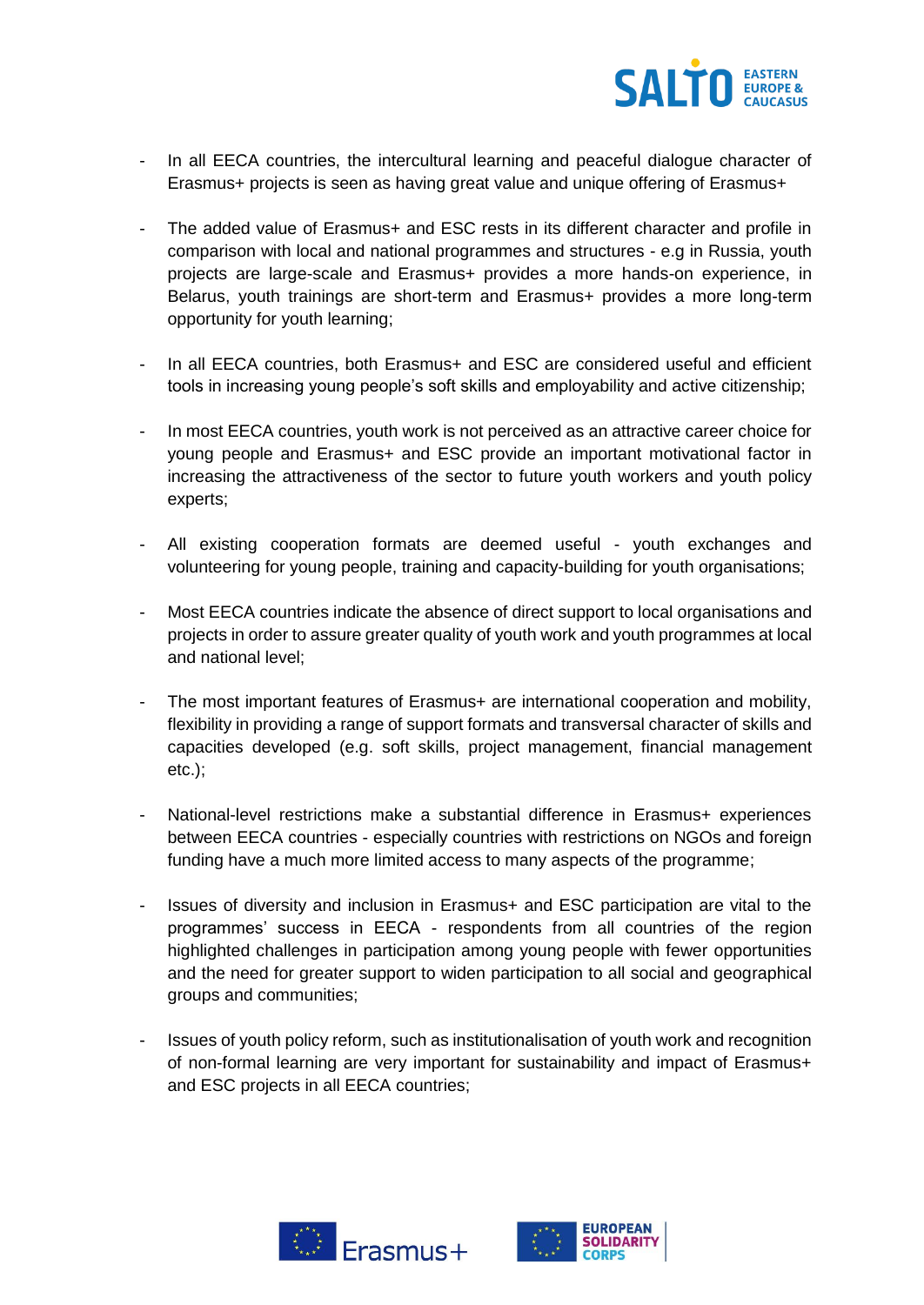

# **Part 2**

## **SALTO Eastern Europe and Caucasus Resource Centre – contribution and experiences (cross-country synthesis)**

- SALTO EECA's contribution to youth work and youth policy in EECA countries is seen universally positively across all EECA countries;
- SALTO website remains the single most recognisable point of contact and resource in broader sense;
- Partnership search functions, such as OTLAS, are seen as essential and very important and needed for youth organisations and young people in EECA countries;
- In a similar vein, toolbox and online resources such as manuals and toolkits are seen as very important and used widely by youth workers in EECA countries;
- Trainers Online for Youth is a functionality that remains less known but still deemed important;
- Dissemination of information and promotion of both Erasmus+ and ESC programmes are seen as vital and much needed in all countries of the region;
- The pandemic has highlighted the importance of online tools and accessibility of digital resources, and SALTO's offering gained importance over the last two years due to a wealth of online opportunities;
- SALTO's prioritisation of inclusion and active citizenship are seen as very important and largely in line with local and national needs across all EECA countries;
- Youth organisations across all EECA countries highlighted the need for greater availability of SALTO opportunities and projects in their countries and the need for capacity-building at all levels;



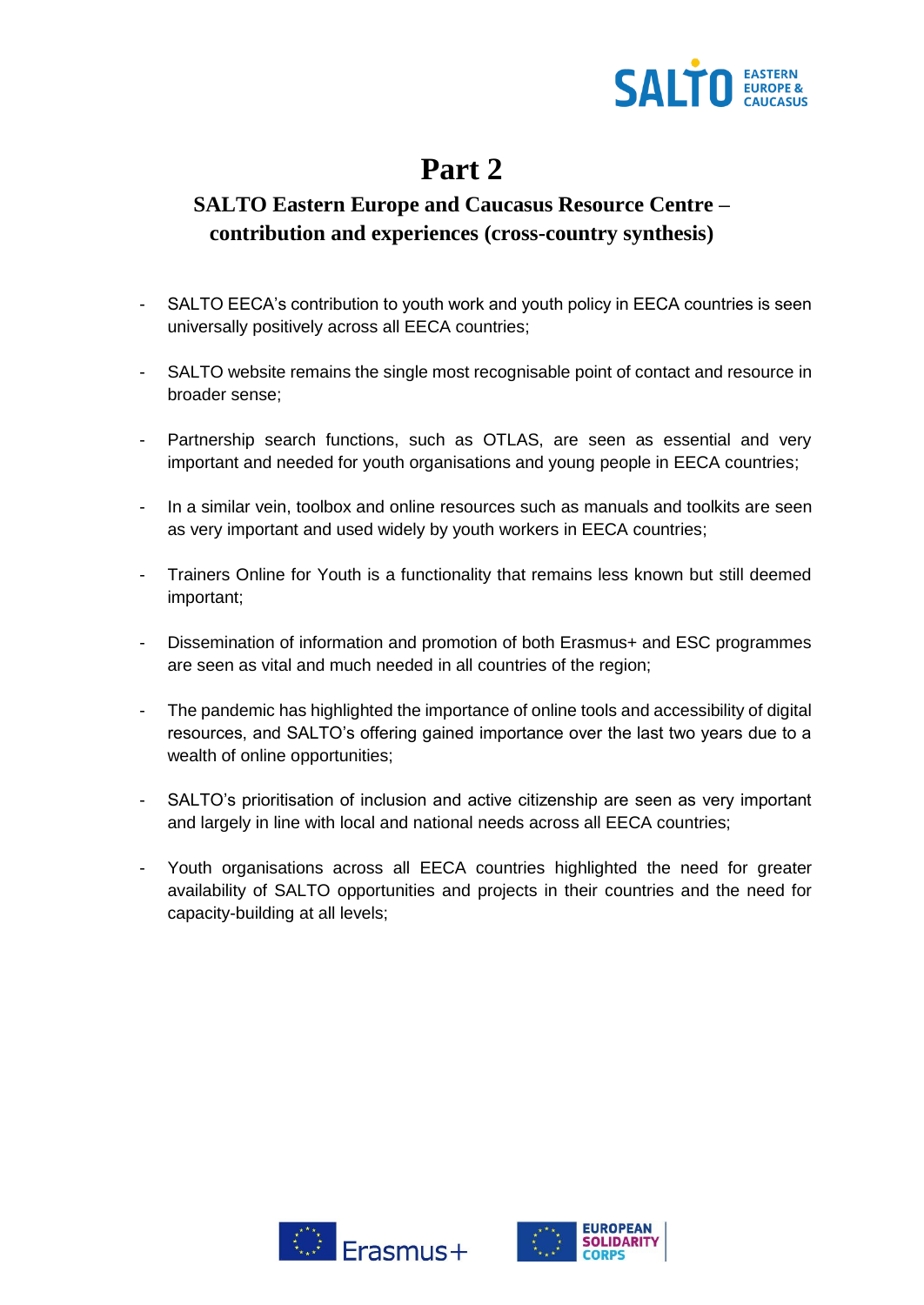

# **Part 3**

### **Erasmus+ Youth and European Solidarity Corps in Eastern Europe and the Caucasus - needs and expectations (cross-country synthesis)**

- All EECA countries reported multiple needs in developing youth work and youth policy, possibly exceeding possibilities and resources at Erasmus+ and ESC disposal;
- Most needs pertain to the support for youth work and quality of youth work provision at local and national level in EECA countries - support to youth centres, youth organisations and other groups implementing youth work projects;
- All EECA countries reported the need to develop the capacity of youth workers and to internationalise the sector by allowing for exchange of expertise and sharing of good practice across borders;
- SALTO is seen as an important advocate of EECA youth organisations and young people and this role should continue;
- Most EECA countries report the need for more direct support to youth organisations and youth workers at local and national level, including supporting core costs, capacitybuilding and local programmes;



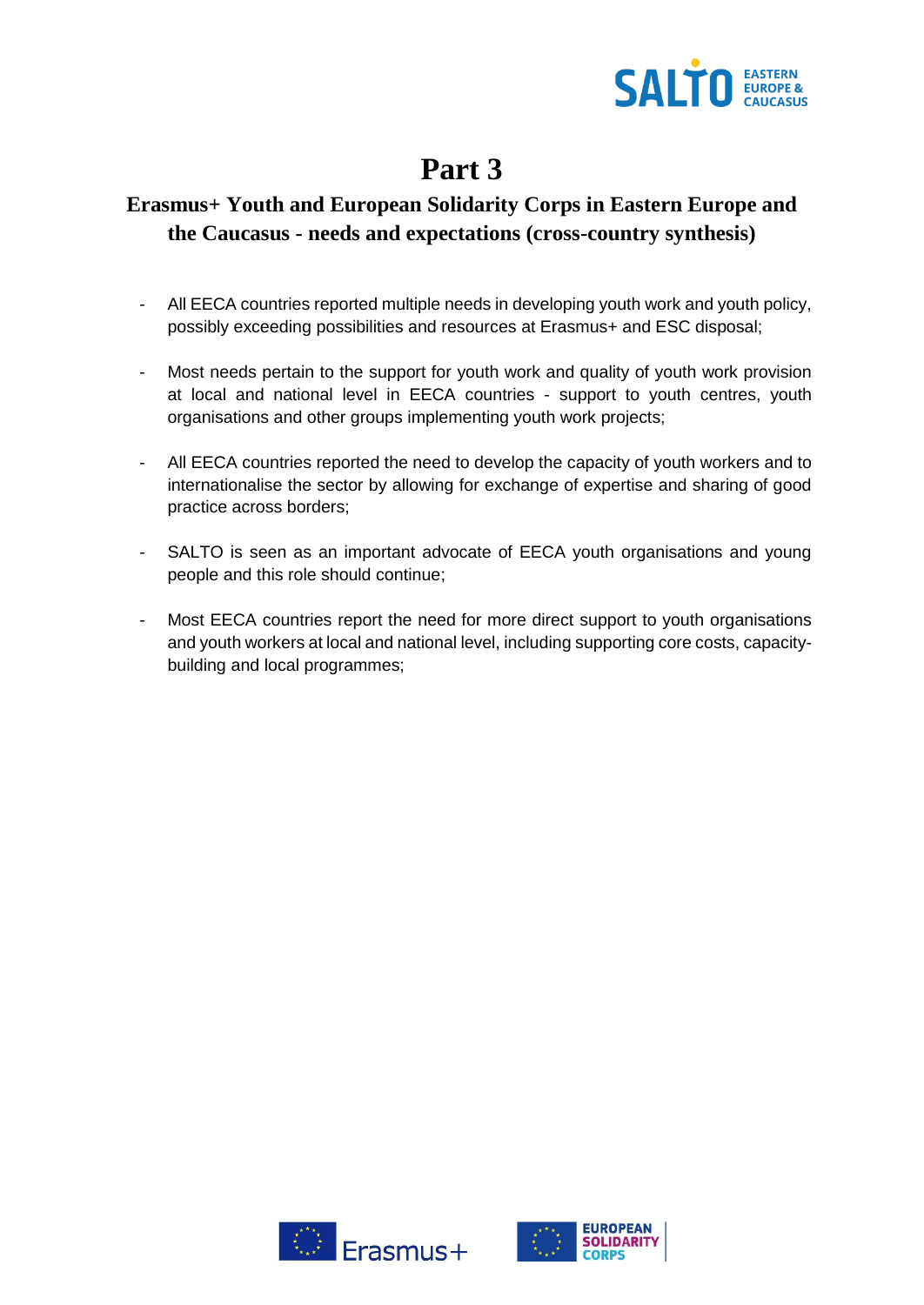

## **Part 4**

## **Countries specific findings**

#### **ARMENIA**

#### Part 1 - Erasmus+ and ESC in EECA - current role and realities

- Key impact of Erasmus+ is on youth work;
- Adapting international best practice is key and very valuable to the Armenian youth sector;
- Developing youth work in Armenia and institutionalisation of youth work are key priorities and Erasmus+ helps a lot with this;
- Erasmus+ is key for stability and development of CSOs;
- Current challenge: organisations need to link the international level (Erasmus+) with local links and impact, this does not always work due to many reasons including capacity and restricted funding;
- Erasmus+ makes young people more autonomous, increases their confidence and skills, this is a unique feature that cannot be replaced by national or local schemes;
- Erasmus+ was instrumental in developing youth work in Armenia youth worker training abroad is sometimes the only option; Erasmus+ helped Armenia and Armenians understand what youth work is;

#### Part 2 - SALTO EECA - contribution and experiences

- SALTO tools are used by youth workers organising youth camps in Armenia;
- Regular updates newsletters are helpful;
- ESC coordinators meetings work much better face-to-face, not online;
- MySALTO functionalities are appreciated, as is the training calendar, events, tools and the ETS Competence Model for Trainers;
- Linking trainers is considered a useful function good for professionalisation of the sector;
- SALTO website is a great resource because it can be accessed in the regions, and not only in cities;

- Country-wide development of youth work is key for the youth work sector;
- New methods and tools are always welcome, so more training would be great; more face to face trainings rather than online;
- SALTO, Erasmus+ and ESC social media visibility could be improved Armenian young people find information mostly online;
- There are younger youth workers we need to make sure we can reach them via the channels they use (not always Facebook or Instagram);
- Job-shadowing is very important for youth workers and youth work sector;



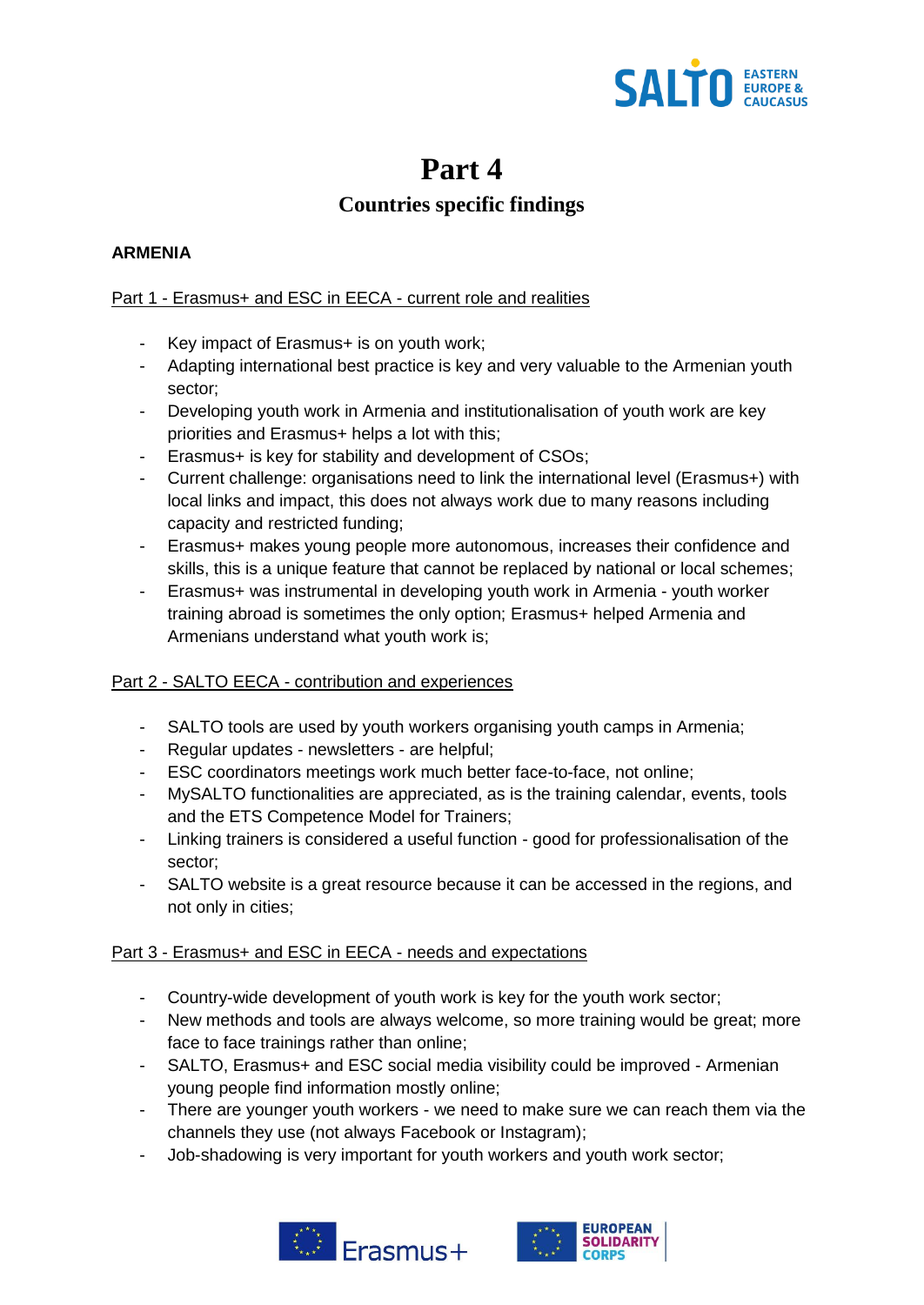

#### **AZERBAIJAN**

#### Part 1 - Erasmus+ and ESC in EECA - current role and realities

- Intercultural exchange is important to the youth work sector in Azerbaijan;
- Azerbaijani young people meeting their peers from other countries is very important;
- Baku youth has most access to Erasmus+ and ESC at the moment;
- Education and languages are an important barrier, as mostly higher education students and English-speakers apply;

#### Part 2 - SALTO EECA - contribution and experiences

- SALTO is a useful resource for Azerbaijani youth organisations;
- SALTO website is used by youth workers tools, networking opportunities and calendar all deemed useful;
- SALTO partnership search Otlas is the most widely used function;

- More regional outreach outside Baku and big cities is needed to promote the programme and include Azerbaijani youth from all backgrounds;
- More support for youth with fewer opportunities is needed to make the programme more inclusive to groups like orphans, IDPs;
- More language support is needed for non-English speaking youth;
- More local projects would help build interest in the Programme;
- Longer project management perspective is needed e.g. longer deadlines for applications and reporting;
- Azerbaijan needs new, skilled leaders and managers in the youth sector, requiring more capacity-building and training, especially project management, financial management;
- Key new themes: increasing employability of youth, social entrepreneurship, social inclusion;
- Inclusion of young people with disabilities how can we actually involve them, the problems start at home/community, so we need to reach out to them first;
- More information on the (ESC) accreditation process;



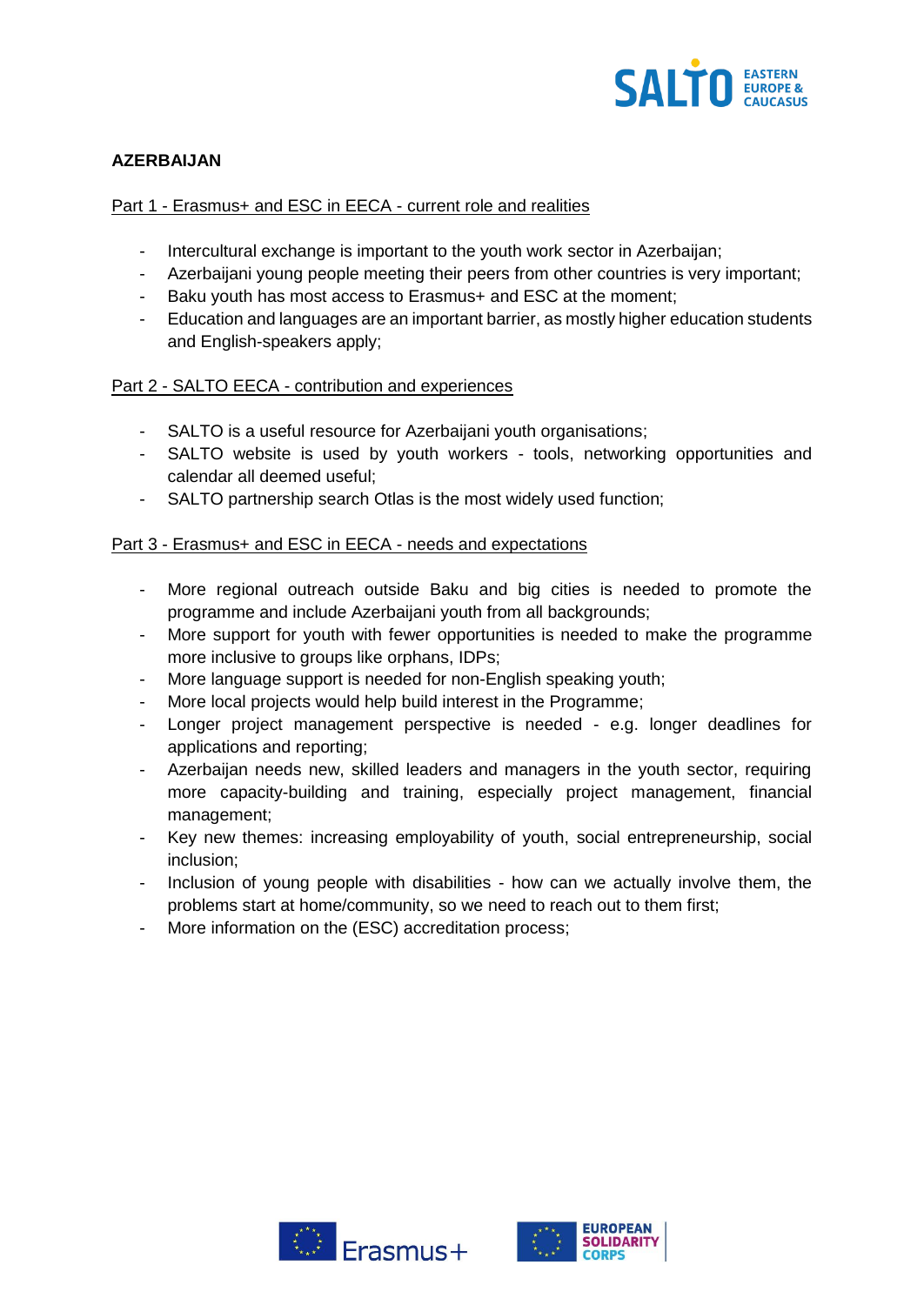

#### **BELARUS**

#### Part 1 - Erasmus+ and ESC in EECA - current role and realities

- Mobility opportunities are very important for Belarusian youth they open their minds and instil European values;
- Erasmus+ is a unique opportunity for Belarusian youth and NGOs as there are no alternatives in terms of mobility and learning internationally;
- Non-formal learning approaches are very good in developing soft skills and confidence of young people;
- Erasmus+ and ESC help develop civil society in Belarus it is now under immense pressure from the government and this help is priceless;
- Many youth work training opportunities in Belarus are very short-term (1-2 days) and Erasmus+ is a good quality alternative with longer learning programmes and greater impact;
- National limits on NGOs and financial operations makes cooperation difficult in some formats, notably in hosting projects and mobilities in Belarus;
- Belarus is not a popular international partner, not many countries know they can work with us;
- Foreign agent legislation made cooperation even more challenging recently;
- Many payments in Belarus are made in cash and the Erasmus+ and ESC rules are not adjusted to this;

#### Part 2 - SALTO EECA - contribution and experiences

- SALTO most useful as information provider and network;
- Many SALTO tools are useful: calendar, resources, partner search (Otlas), as well as resources developed by the SALTO Network (toolkits and manuals);
- SALTO EECA is a good promoter of our interests and role in European networks already;

- Any and every help is needed now that Belarus society and civil society organisations are under pressure from the state and government;
- We need to develop and train a new generation of youth workers independent of state and repressions;
- NGOs need all sort of support, and as they are being closed, informal and individual help is also needed;
- More exchanges are needed, including mobility opportunities abroad;



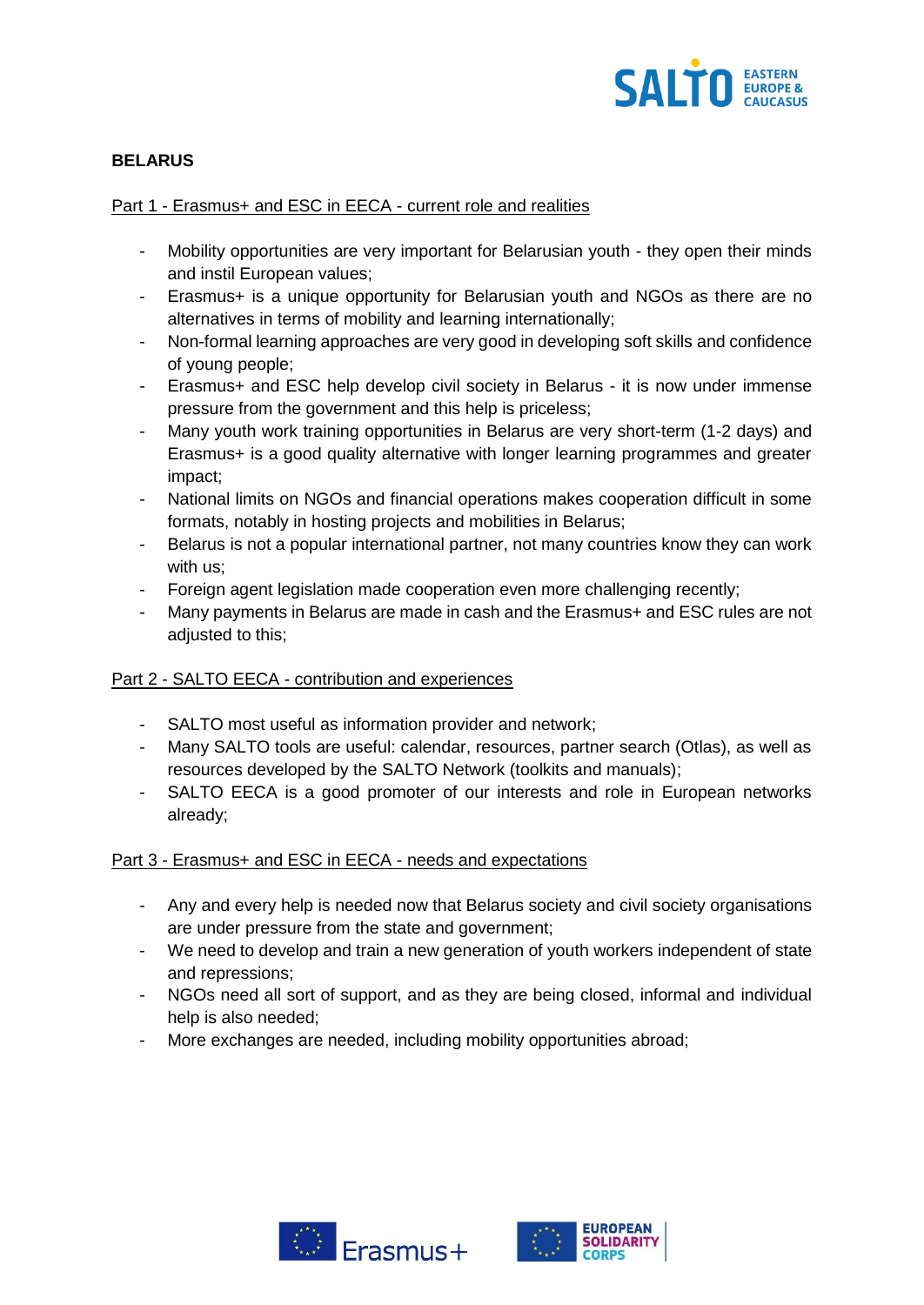

#### **GEORGIA**

#### Part 1 - Erasmus+ and ESC in EECA - current role and realities

- Erasmus+ is important and appreciated by the youth sector as the biggest international opportunity for youth workers and youth organisations;
- Erasmus+ changes you mentally and makes you a better person;
- If you look back at instances of discrimination and violence in Georgia it would not take place if there was more education and more exchange;
- The beauty is in differences, Erasmus+ is great in promoting intercultural learning;
- There's a recent development/challenge Covid-related costs are not properly reimbursed, pre-travel tests cost a lot and this is not being covered by the programme;
- Geographical accessibility is a problem, Erasmus+ and ESC are primarily accessible to youth in Tbilisi, Batumi and Kutaisi - e.g. only have 3 NGOs in Khobi, we need more support locally to promote the programme;
- Inclusion and disability access is a challenge, and general Inclusion is lacking;
- There is no agreement about limits on participation projects are different and some can be attended several times;

#### Part 2 - SALTO EECA - contribution and experiences

- SALTO website is widely used by both youth workers and youth organisations;
- Partner search functionality Otlas is particularly welcome;
- Some channels like Instagram are not so popular and should be better promoted;
- SALTO Awards is also not very well known and could be promoted more intensely;
- It would be great to include more (Georgian) national-level contents on the website;

- Financial support is a key issue we need to formulate our requests clearly;
- Erasmus+ and ESC need to reach out to young people outside the big cities;
- For young people and youth organisations working with disability issues Erasmus+ is very important and a key platform for inclusion;
- Erasmus+ lacks flexibility with regards to disability and inclusion if a project does not consider expenses related to disability from the start, then there is no chance to add this later;
- Erasmus+ should have a more efficient limit/registration system, so that people do not abuse the system and new participants can benefit (e.g. Erasmus+ credit mobility has a limitation in BA and MA programmes - you can only spend 12 months on a mobility)
- Reimbursement management is not very inclusive young people have to pay first, then be reimbursed, this is not possible for all Georgian youth;



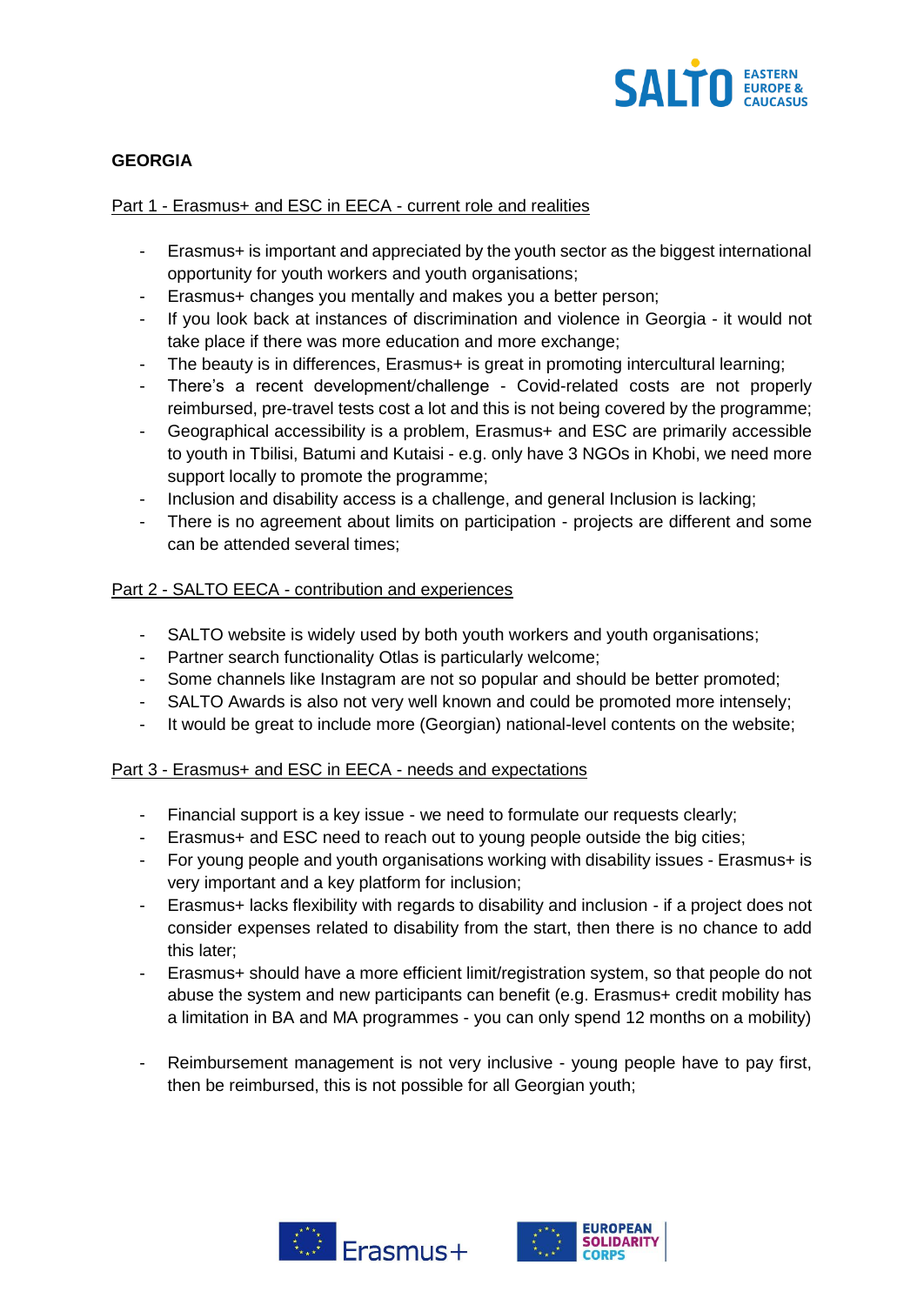

#### **MOLDOVA**

#### Part 1 - Erasmus+ and ESC in EECA - current role and realities

- Young people benefit greatly in both personal and professional terms from all mobility formats;
- We need to intensify promotion and inclusion across all of Moldova;
- Young people who benefit from Erasmus+ and ESC projects are instantly 'recognisable' locally as they become more active and conscious citizens;
- Hosting projects, both short-term mobilities and longer-term placements is a great capacity-building opportunity for Moldovan youth organisations;
- Learning benefits and outcomes differ depending on young person's personality this is why it is good that they have a wide ride range of experiences to choose from - e.g. both short and long-term;
- Cultural barriers can be a problem, and dealing with national and ethnic stereotypes can be difficult, but Erasmus+ is great at reducing cultural distance;

#### Part 2 - SALTO EECA - contribution and experiences

- There is an acute lack of quality youth worker training in Moldova so Erasmus+ trainings are greatly appreciated;
- Local partnership is not a problem some Moldovan NGOs have many local contacts;
- Key challenge problems in international partnership cannot be easily revolved;
- As part of management challenges, financial issues are not easy to resolve either as there is no detailed guidance, some partners decide to be honest, some not - some partners charge too much for partnership as if it were a privilege, not an equal relationship;

- Municipalities need to invest in youth workers and coordinators;
- Moldova needs a better mapping of active NGOs some partners keep meeting the same people, SALTO could help with this;
- We need to know what a youth worker should do to attract young people to their youth centre - European good practice will help greatly with this;
- Young people need good quality spaces to meet, and a youth worker is not an attractive career - mobility opportunities can help improve this;
- There are many information campaigns but this is only information; what is missing is active assistance; we need to work with young people where they are;
- Youth centres have to be able to apply for funds directly they need resources;
- More opportunities for both mobility and volunteering are needed;



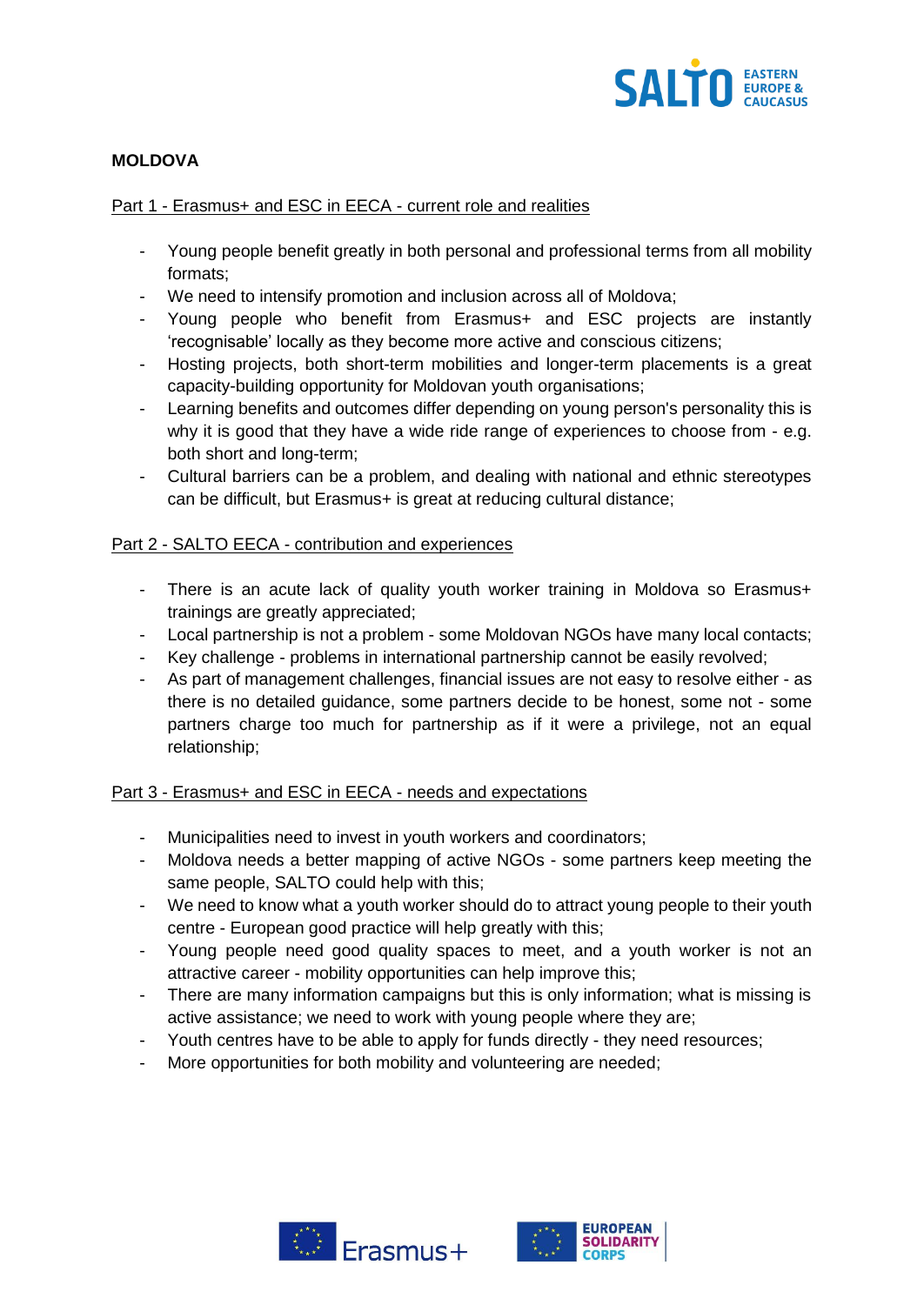

#### **RUSSIA**

#### Part 1 - Erasmus+ and ESC in EECA - current role and realities

- Erasmus+ and ESC are important opportunities for youth and the youth sector;
- It is important for Russian organisations and institutions to see how youth policy and youth work are dealt with in other countries;
- Young people gain invaluable skills and experiences while abroad and on Erasmus+ projects taking place in Russia;
- Youth policy and youth work at federal level in Russia are often based on mass-event approaches: summits, conferences, big gatherings of people; Erasmus+ offers a more individual approach, smaller groups and often a more profound experience;
- Erasmus+ recognize and takes into account the educational aspects of youth work, unlike events oriented development in the field;
- Official and legal limits on cooperation and funding from foreign sources (foreign agent law) are an obstacle to some cooperation formats;
- Working with European Union partners is sometimes met with suspicion, but we need to keep international links alive and Erasmus+ is the biggest platform to do this;
- Training opportunities abroad are useful and much needed, but very competitive so it is very hard to get in;
- It seems that most Erasmus+ opportunities are still only open to a narrow 'elite' and some people participate in numerous projects;
- Generational gap is an issue many youth work officials are much older than young people and cannot adequately identify their needs - Erasmus+ is more flexible and appropriate in this respect;

#### Part 2 - SALTO EECA - contribution and experiences

- SALTO website is a popular resource;
- SALTO Toolbox is particularly popular;
- The use of local social networks (vkontakte) and SALTO groups operating there are a very useful networking resource;
- Especially during the pandemic, online resources are key;
- Erasmus Alumni is an interesting and needed format;
- ESC coordinators meetings are useful, but short;
- Youth participation is a key theme for Russia and Russian youth organisations, and it's great that SALTO is promoting it, but we need more support for it;

- We need more capacity-building and training opportunities for youth workers youth work is not a desired professional path and we need to enhance career prospects and opportunities;
- Volunteering is an emerging field in Russia, we need to raise general awareness of volunteering and provide local/national volunteering opportunities too, it would be great if Erasmus+ and SALTO could help with this;



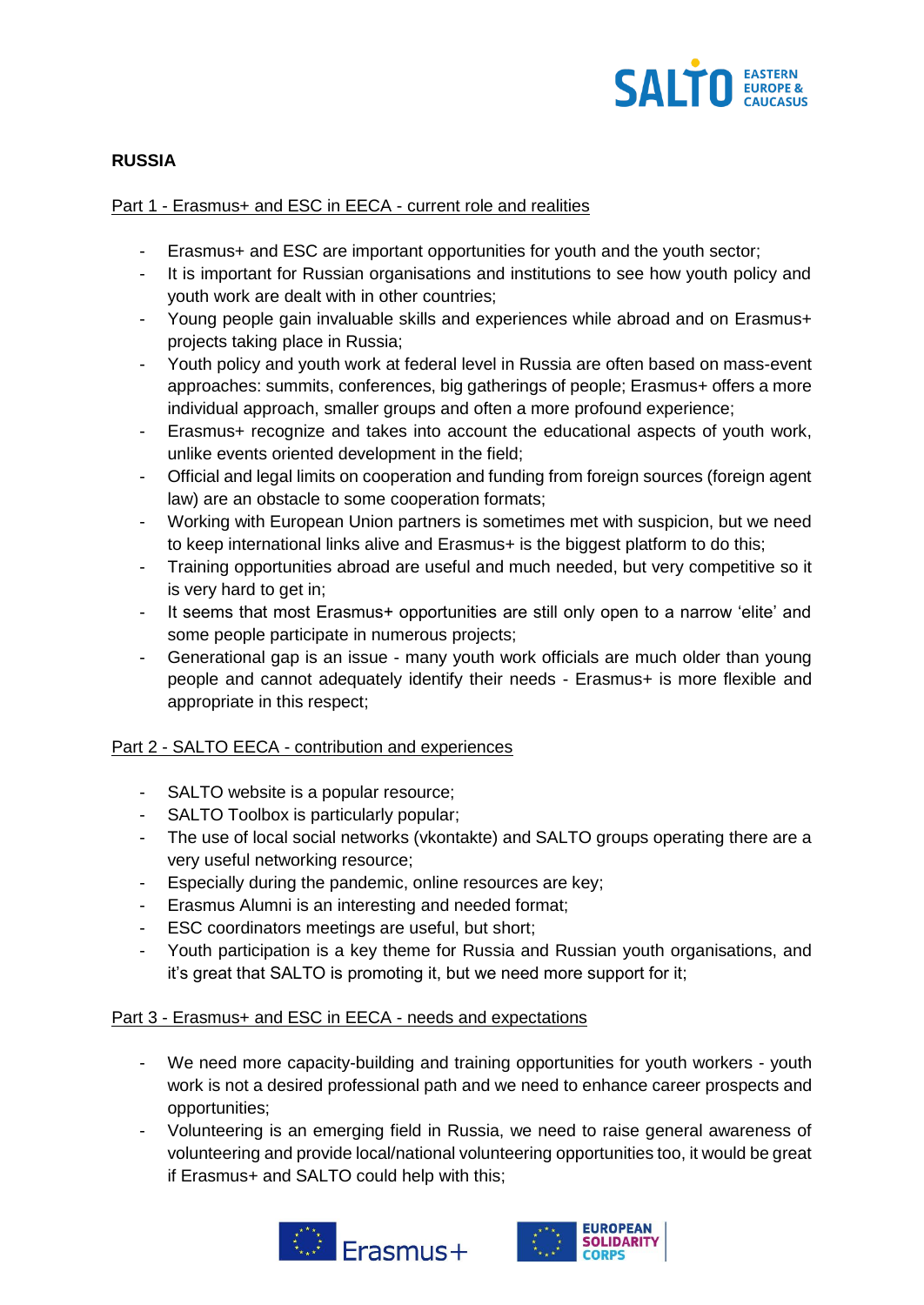

- We need more coordinator meetings, possibly thematic and regional as well;
- Youth information in Russia is not working well we need to strengthen dissemination of information and promotion of Erasmus+ and ESC to new groups;